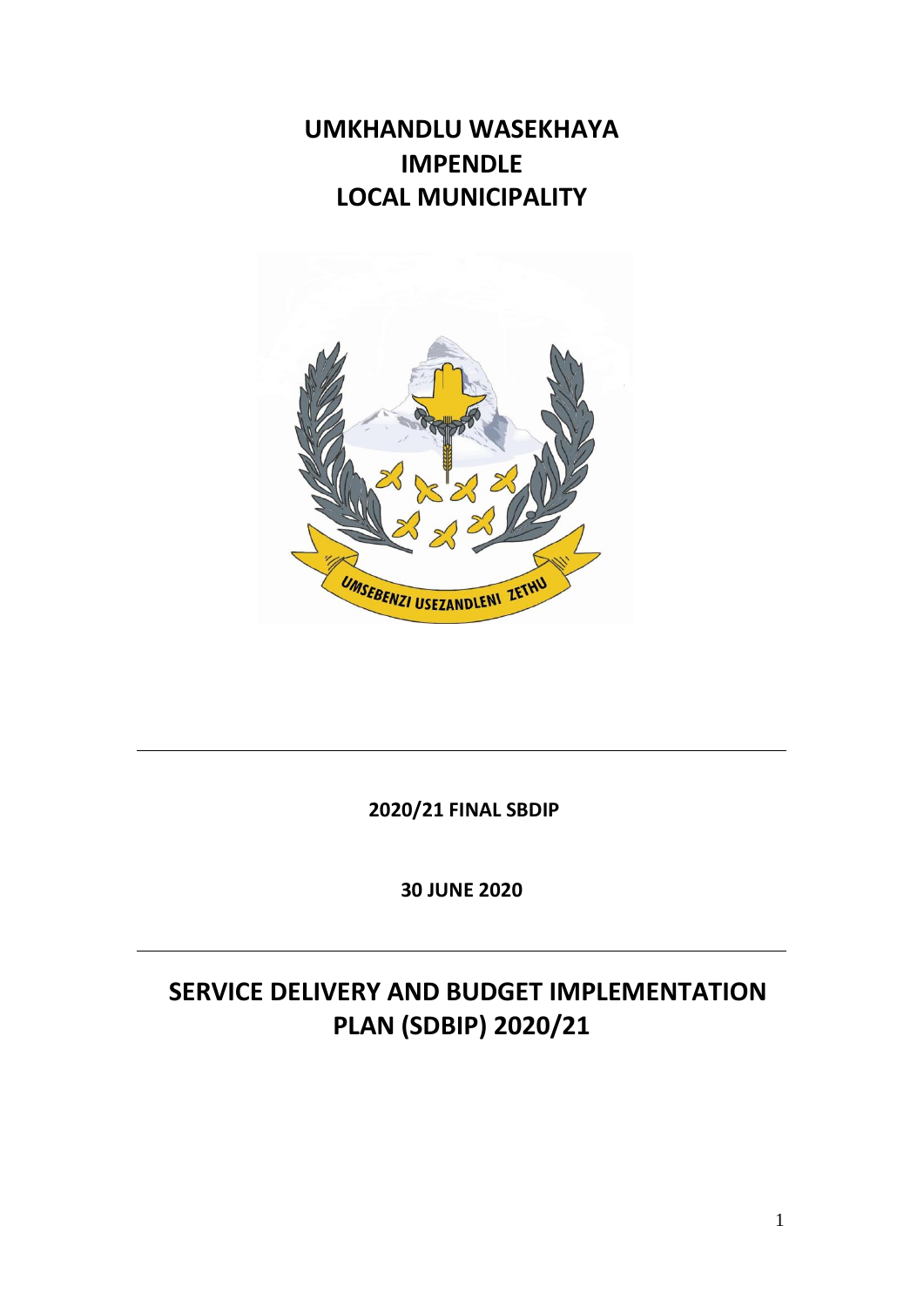### **TABLE OF CONTENTS**

| <b>Item</b>   | <b>Item</b>                                        |
|---------------|----------------------------------------------------|
| <b>Number</b> |                                                    |
| $\mathbf{1}$  | Foreword by H/W Mayor                              |
| $\mathcal{P}$ | Introduction by Municipal Manager                  |
| 2.1           | Vision                                             |
| 2.2           | Mission                                            |
| 2.3           | Legislative Mandate                                |
| 2.4           | The SDBIP Process                                  |
| 2.5           | Objectives and Strategies (Attached as Annexure E) |
| 3             | Ward Information                                   |
| 4             | Conclusion                                         |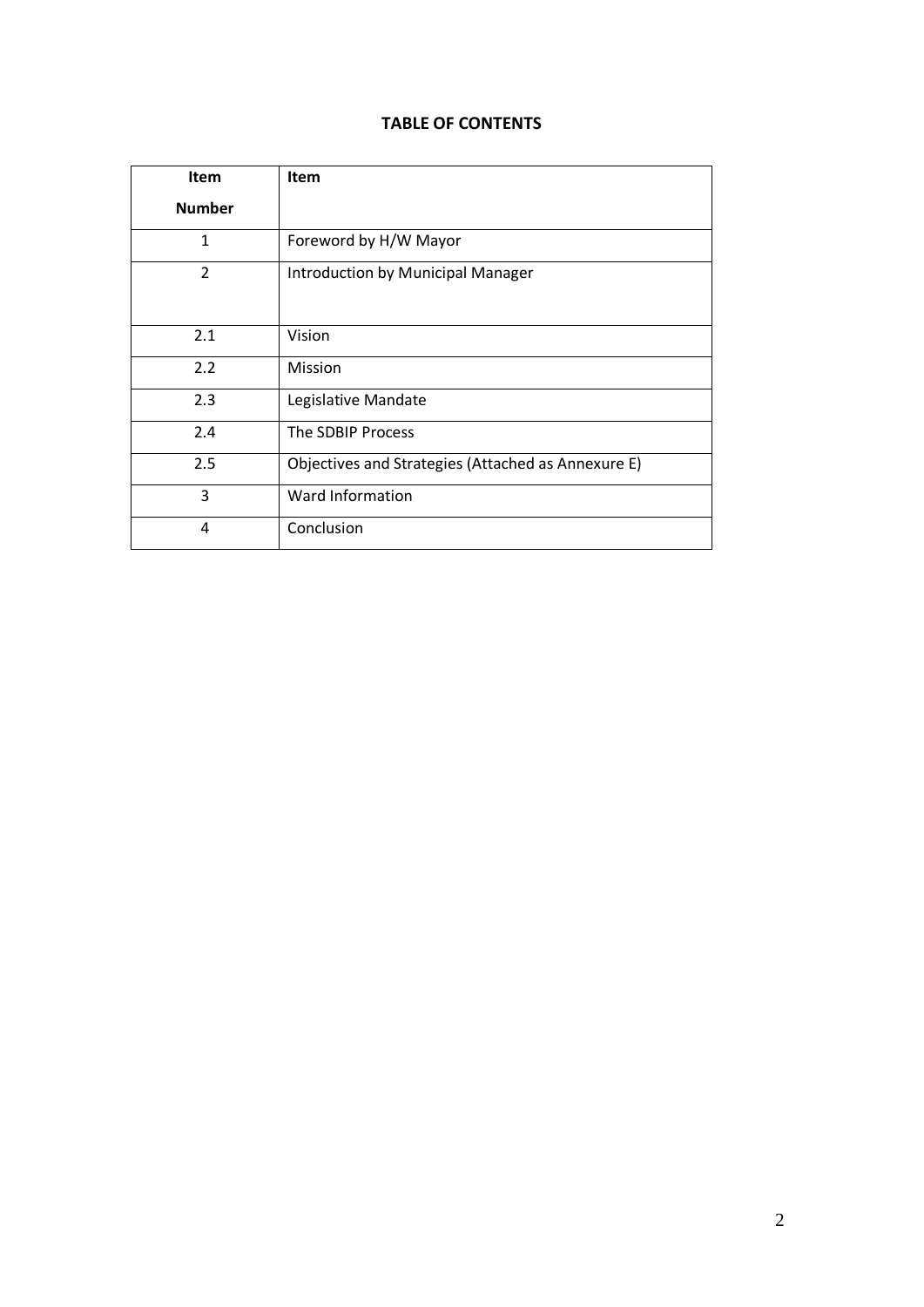#### **1. FOREWORD BY HW THE MAYOR**

Our Service Delivery and Budget Implementation Plan (SDBIP) commit Impendle Local Municipality to ensure that the organization actually delivers on the Integrated Development Plan (IDP), budget (both capital and operational) spending and service delivery targets during the 2020/21 financial year. It is a continued commitment on how we will on quarterly basis implement and report on (service delivery) the objectives set out in our IDP. SDBIP gives operational expression to the developmental local government and the IDP.

We have consulted all stakeholders through media platforms as per the Minister's lockdown regulations. The budget and tariffs will be advertised widely in the press, the website and on our notice boards. The active involvement of our ward committees in the public participation process last year was commendable. This year we have to intensify the involvement of ward committees in the budget and IDP processes as this would continue to entrench participatory democracy in our communities.

Impendle Municipality has an in-house Internal Audit Activity. Internal Audit Activity has formed a working relationship with the Provincial Internal Audit Unit and National Treasury Risk and Internal Audit Support Unit for skills and resources sharing and to strength the Internal Audit Activities operations, as a result both the National and Provincial Treasuries engaged itself in coordinating the Risk Assessment Exercises. SDBIP will serve as a tool that indicates the origin of the performance objectives for performance management, monitoring and reporting purposes that will be Audited and reported on quarterly basis.

The Service Delivery and Budget Implementation Plan (SDBIP) of Impendle Local Municipality for 2020/21 Financial Year has been adopted by Council.

**CLLR S.G NDLELA SPEAKER/MAYOR**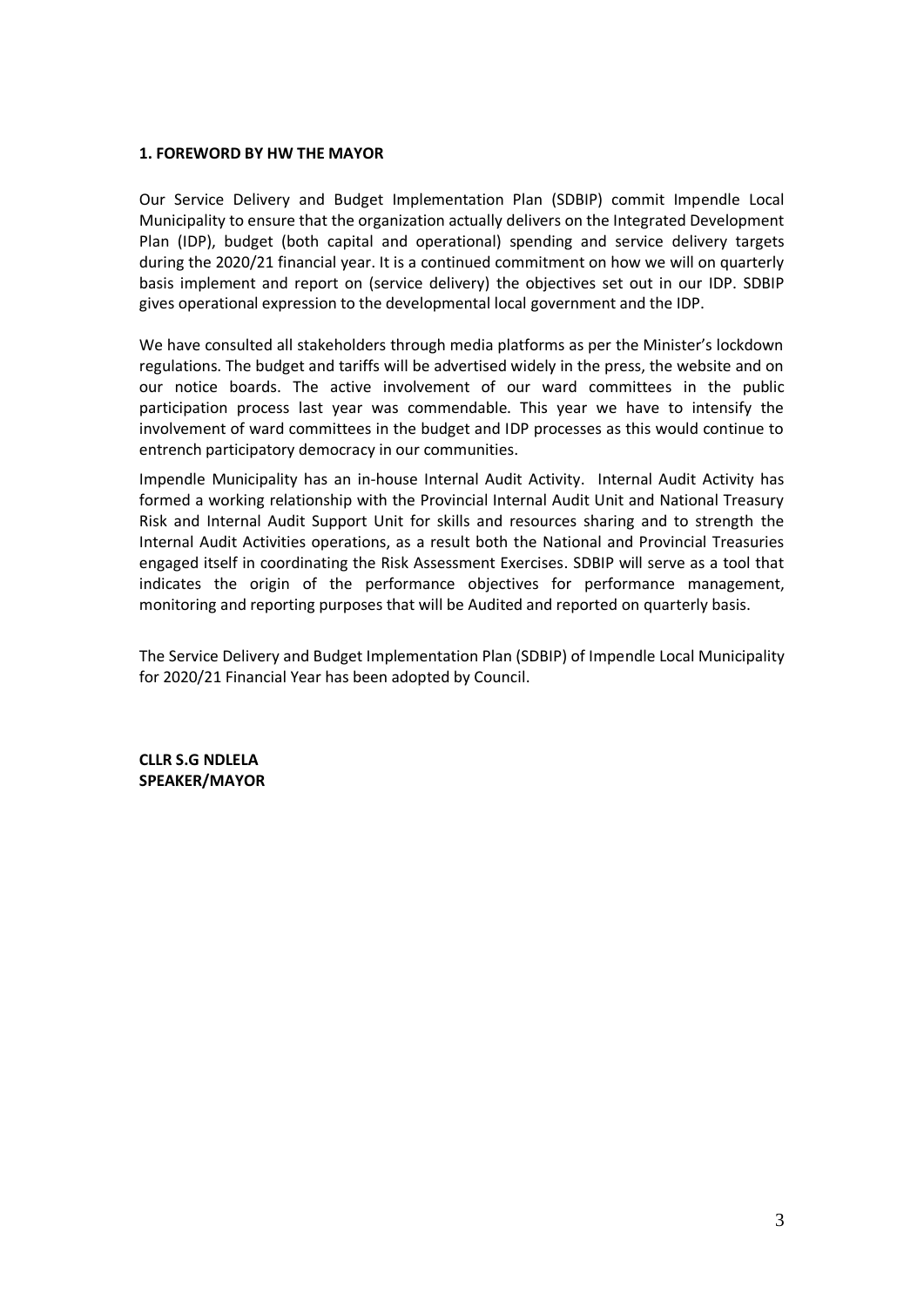#### **2. Introduction**

The compilation of the 2020/21 IDP Review of Impendle Municipality commenced by drafting the 2020/21 IDP process plan in July 2019 which was adopted in August of the same year. The IDP Representatives forum took place in March 2020 and further Public Participation processes took place in November 2019. These were coupled by tabling the draft to Council to discuss mile stones such as the Status Quo reports and review of the process plan. It is from this process that the Municipality derived its developmental objectives. These were translated to measurable outputs and performance indicators were established. The Service Delivery and Budget Implementation Plan (SDBIP) commit Administration to perform and Report on these identified performance indicators.

A risk based audit plan has been developed and systems of internal control were tested to effectively monitor the vulnerability of operations within the municipality. The Municipality had procured service provider to fast track effectiveness of audit sampling and this will also help internal audit to identify areas with high risk to be able to advise management of areas that needs urgent and immediate attention.

Circular 13 of MFMA provides guidance and assistance to municipalities in the preparation of the Service Delivery and Budget Implementation Plan (SDBIP) as required by the Municipal Finance Management Act (MFMA). The SDBIP gives effect to the Integrated Development Plan (IDP) and budget of the municipality and will be possible if the IDP and budget are fully aligned with each other, as required by the MFMA. The budget gives effect to the strategic priorities of the municipality and is not a management or implementation plan. The SDBIP therefore serves as a "contract" between the administration, council and community expressing the goals and objectives set by the council as quantifiable outcomes that can be implemented by the administration over the next twelve months. This provides the basis for measuring performance in service delivery against end-of-year targets and implementing the budget.

In terms of s69 (3) a) of Municipal Finance Management Act 53 of 2003 the accounting officer must no later than 14 days after the approval of an annual budget submit to the mayor a draft service delivery and budget implementation plan for the budget year. Section 53(1)(c)(ii) of the Local Government: Municipal Finance Management Act, 2003 states that the SDBIP must be approved 28 days after the approval of an annual budget.

**ZC Tshabalala**

**Municipal Manager**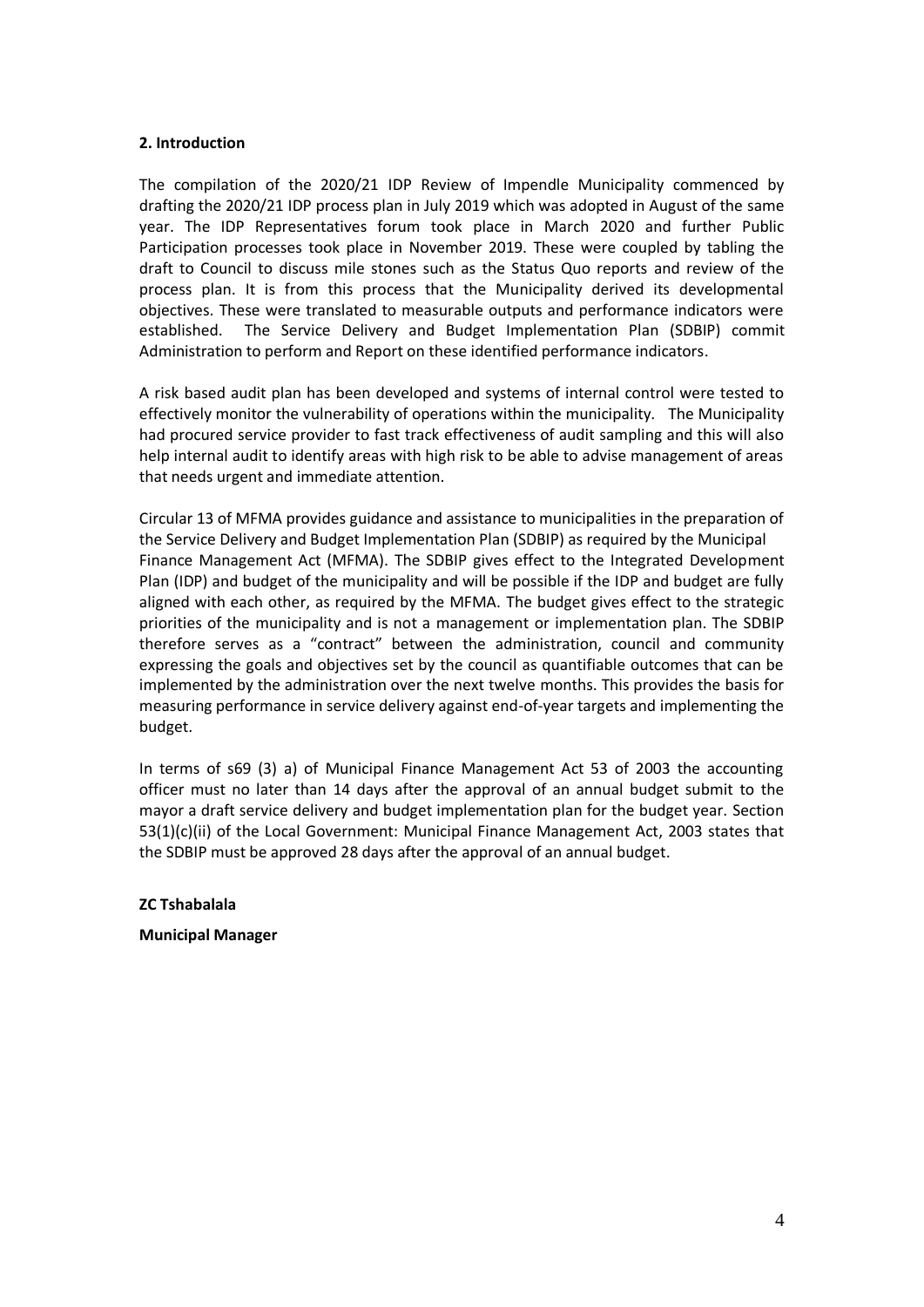### **2. VISION AND MISSION STATEMENT**

#### **2.1 Vision**

"A better life for all people of Impendle through provision of sustainable access to basic services and promotion of social and economic development by 2030."

#### **2.2 Mission**

Impendle Municipality will strive for the realisation of the vision through its Integrated Development Plan, Back to Basics and the Batho Pele principles by:

 $\triangleright$  Facilitating delivery of appropriate services and community facilities within acceptable norms and standards;

 $\triangleright$  Creating sustainable job opportunities and facilitating growth in the local economy;

 $\triangleright$  Creating opportunities for self-advancement for previously disadvantaged members of the community;

 $\triangleright$  Facilitating environmentally sustainable development and enhancement of the quality of the environment;

 $\triangleright$  Building a responsive, caring and accountable Local Government; and

 $\triangleright$  Creating an enabling environment for everyone to play a meaningful role in the affairs of the Municipality.

#### **2.3 Legislative Mandate**

In terms of Section 53 (1) (c) (ii) of the MFMA, the SDBIP is defined as a detailed plan approved by the mayor of a municipality for implementing the municipality's delivery of municipal services and its annual budget, and which must indicate the following: projections for each month of –

(i) revenue to be collected, by source; and

(ii) operational and capital expenditure, by vote

(iii)service delivery targets and performance indicators for each quarter, and other matters prescribed

Being a management and implementation plan (not a policy proposal) the SDBIP is not required to be approved by the council. According to Section 53 of the MFMA, the Executive Mayor is expected to approve the SDBIP within 28 days after the approval of the budget. This section requires him or her to take all reasonable steps to ensure that the SDBIP is approved within 28 days. In addition, the Executive Mayor must ensure that the revenue and expenditure projections for each month and the service delivery targets and performance indicators as set out in the SDBIP are circulated or made public within 14 days after its approval.

#### **2.4 SDBIP Process (MFMA) Section**

**53**. (3) The mayor must ensure—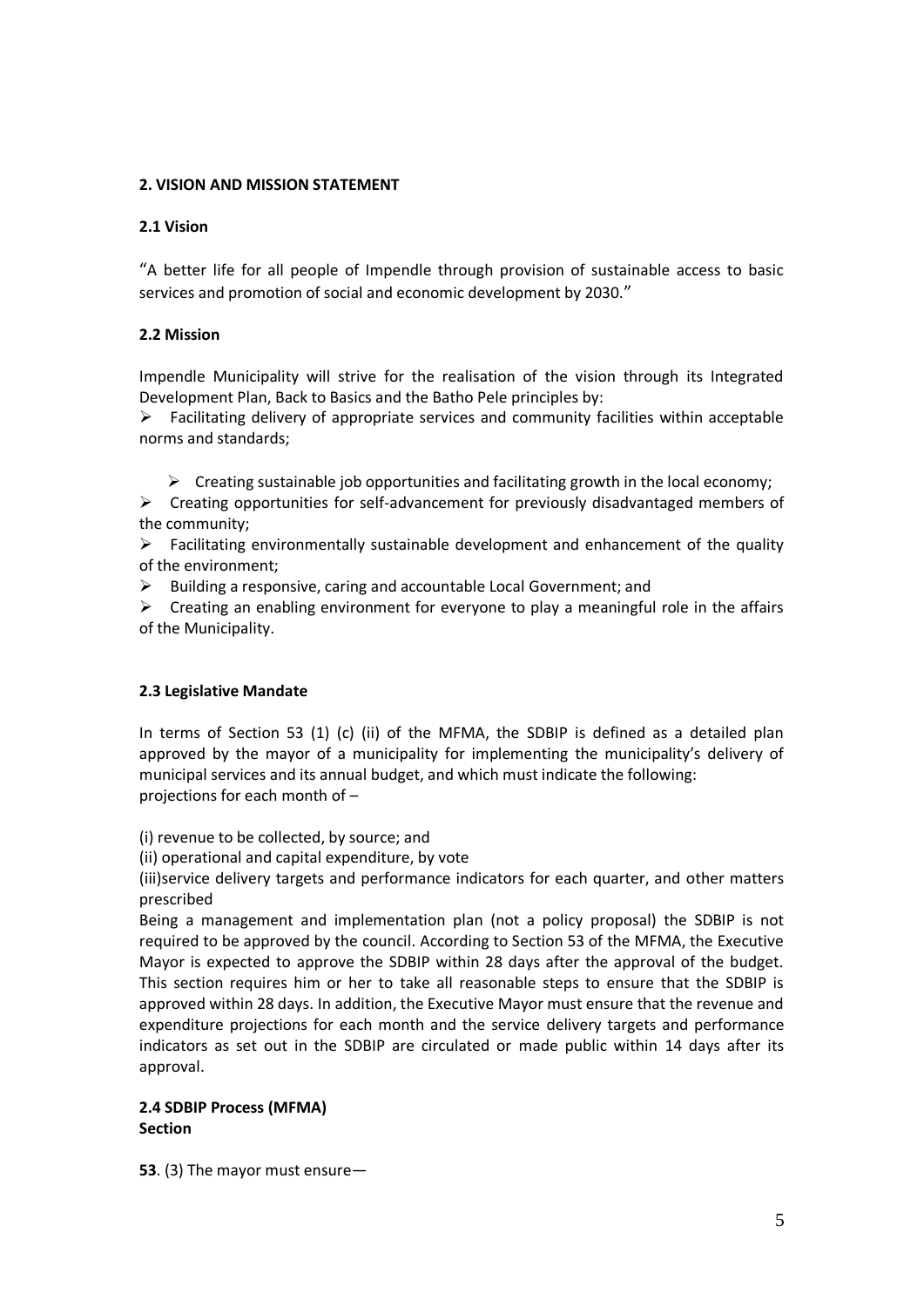*(a)* that the revenue and expenditure projections for each month and the service delivery targets and performance indicators for each quarter, as set out in the service delivery and budget implementation plan, are made public no later than 14 days after the approval of the service delivery and budget implementation plan; and

*(b)* that the performance agreements of the municipal manager, senior managers and any other categories of officials as may be prescribed, are made public no later than 14 days after the approval of the municipality's service delivery and budget implementation plan. Copies of such performance agreements must be submitted to the council and the MEC for local government in the province.

**Section54.** (1) On receipt of a statement or report submitted by the accounting officer of the municipality in terms of section 71 or 72, the mayor must—

*(a)* consider the statement or report;

*(b)* check whether the municipality's approved budget is implemented in accordance with the service delivery and budget implementation plan;

*(c)* consider and, if necessary, make any revisions to the service delivery and budget implementation plan, provided that revisions to the service delivery targets and performance indicators in the plan may only be made with the approval of the council following approval of an adjustments budget;

*(d)* issue any appropriate instructions to the accounting officer to ensure—

(i) that the budget is implemented in accordance with the service delivery and budget implementation plan;

### **2.5 Objectives and Strategies**

**ATTACHED ANNEXURE "E"**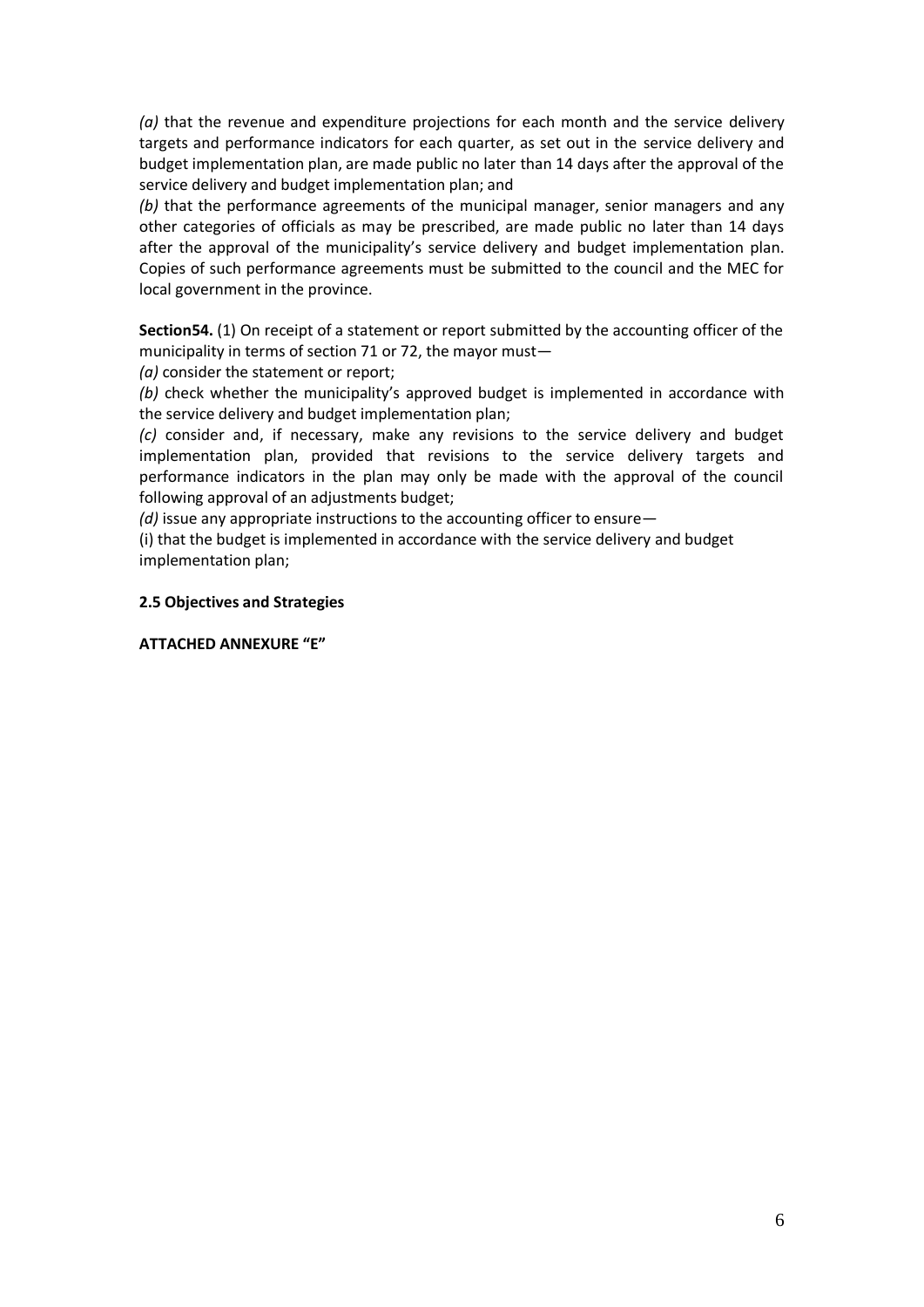#### **3. Ward Information**

| Female | Unspecified |
|--------|-------------|
| 4709   |             |
| 1243   |             |
| 1338   |             |
| 1061   |             |
| 1067   |             |
|        |             |

Census 2011



Census 2011

The graph and the table above demonstrate that in all four wards most household are female headed. This gives evidence of migration for males

#### **3. Conclusion**

The SDBIP is a key management, implementation and monitoring tool, which provides operational content to the end-of-year service delivery targets, set in the budget and IDP. It determines the performance agreements for the municipal manager and all top managers, whose performance can then be monitored through section 71 monthly reports, and evaluated through the annual report process. The biggest challenge is to develop meaningful nonfinancial service delivery targets and indicators, in addition to the budget indicators however this will remain work in progress for the Municipality.

#### **ANNEXURES**

| Item          | Item |
|---------------|------|
| <b>Number</b> |      |